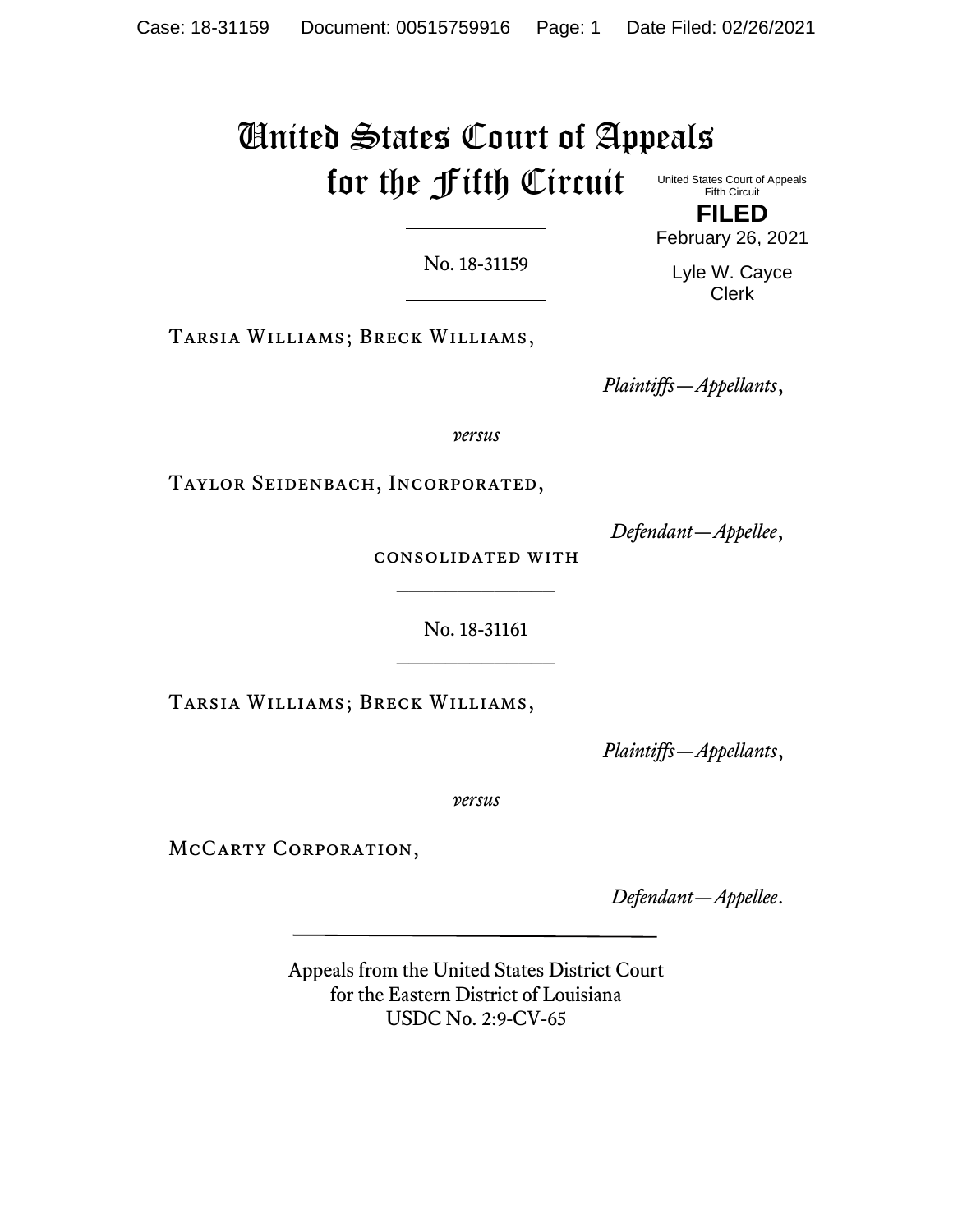Before Haynes, Graves, and Duncan, *Circuit Judges*. PER CURIAM:\*

Tarsia and Breck Williams ("Plaintiffs"), claim their father was killed by asbestos products sold and installed by Defendants McCarty Corporation ("McCarty") and Taylor Seidenbach, Inc. ("TSI"). The district court granted Defendants summary judgment. We affirm.

**I**

Frank C. Williams worked as a mechanical engineer at the NASA Michoud Assembly Facility ("MAF") in New Orleans from around 1974 to 1993. *See Williams v. Taylor-Seidenbach, Inc.*, 748 F. App'x 584, 585 (5th Cir. 2018) (per curiam). The MAF comprises dozens of buildings across several hundred acres. Williams worked primarily in Building 350, but sometimes worked in and visited other MAF buildings. Deteriorating asbestos was present in Building 350, and asbestos remediation occurred in that building in the mid-1980's.

In 2008, Williams was diagnosed with mesothelioma. That same year he sued multiple defendants, including McCarty and TSI, in Louisiana state court, asserting various tort claims. The suit was removed to the federal district court for the Eastern District of Louisiana, and then transferred by a multidistrict litigation panel to the Eastern District of Pennsylvania. *See Williams*, 748 F. App'x at 585. Williams died in 2009 and his children, Tarsia and Breck, were substituted as plaintiffs. In 2014, the district court granted Defendants' motions for summary judgment. The court found no evidence Williams was exposed to respirable asbestos at the MAF. Even assuming he was, however, the court also found no evidence linking Williams' exposure

<sup>\*</sup> Pursuant to 5TH CIRCUIT RULE 47.5, the court has determined that this opinion should not be published and is not precedent except under the limited circumstances set forth in 5TH CIRCUIT RULE 47.5.4.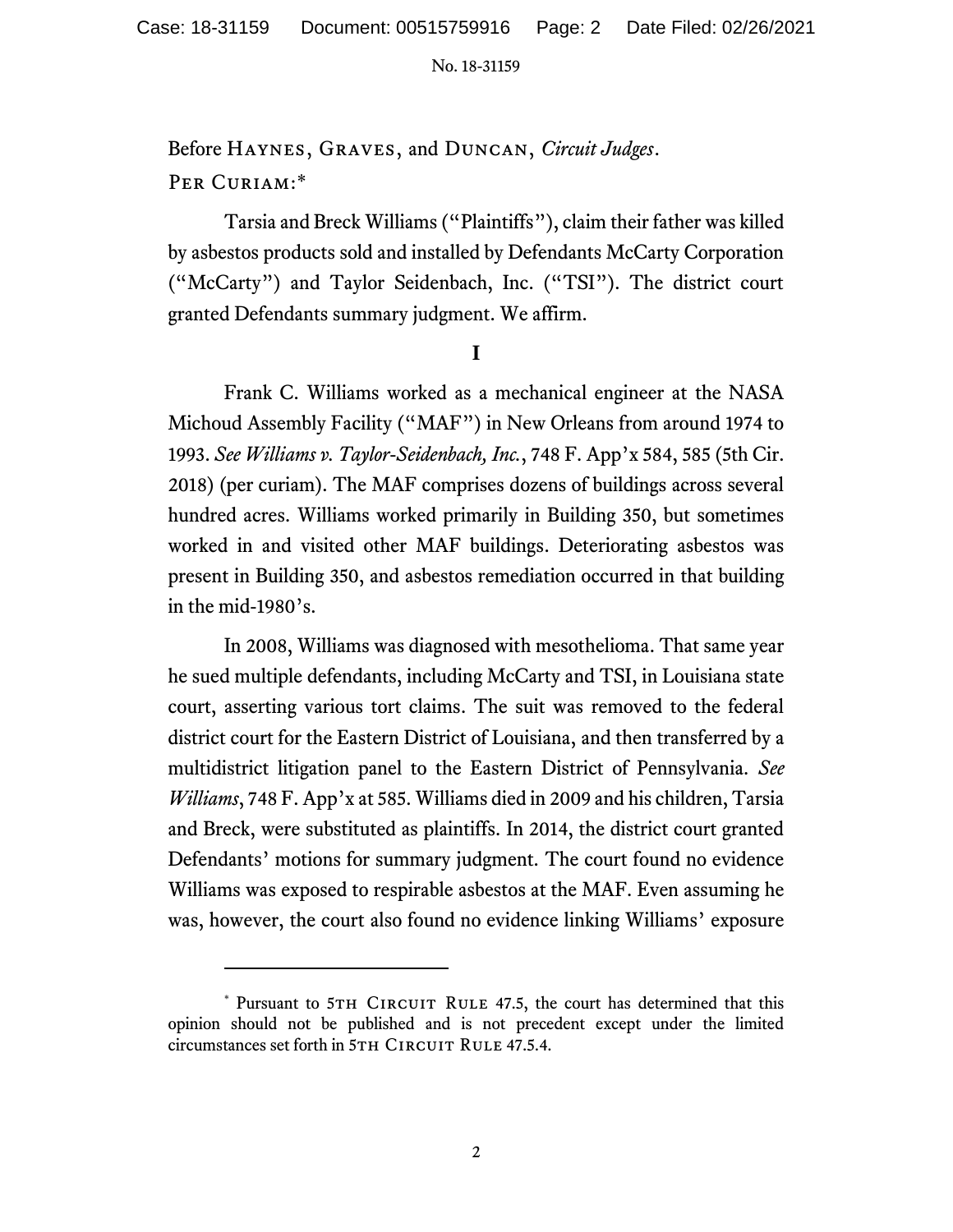to Defendants' products. The district court remanded the case back to the Eastern District of Louisiana. *Williams*, 748 F. App'x at 585. Plaintiffs appealed. *Id.* at 585–86.<sup>1</sup>

## **II**

We must first address the jurisdictional question of whether the case was properly removed to federal court. *See Golden v. N.J. Inst. of Tech.*, 934 F.3d 302, 309 (3d Cir. 2019). Lockheed Martin ("Lockheed"), Williams' employer, removed the case based on the "federal officer removal" provision of 28 U.S.C. § 1442(a)(1). *See generally Latiolais v. Huntington Ingalls, Inc.*, 951 F.3d 286, 290–91 (5th Cir. 2020) (en banc). The transferee district court in Pennsylvania twice denied remand to state court. The Eastern District of Louisiana later denied a third motion to remand. Plaintiffs argue that removal was improper and that the district court therefore lacked jurisdiction. We disagree.

The federal officer removal statute provides in relevant part that a "civil action . . . commenced in a State court" against "any officer (or any person acting under that officer) of the United States" may be removed to federal court under certain circumstances. 28 U.S.C. § 1442(a)(1). Removal is proper if:

<sup>&</sup>lt;sup>1</sup> Panels of our court previously ruled they lacked appellate jurisdiction because Plaintiffs' without-prejudice dismissal of certain defendants meant there was no final appealable judgment as to the remaining defendants. *See Williams*, 748 F. App'x at 587– 88; *see also Williams v. Taylor-Seidenbach, Inc.*, 935 F.3d 358, 360 (5th Cir. 2019) (holding Rule 54(b) judgment did not cure lack of appellate jurisdiction), *vacated on en banc reh'g*, 941 F.3d 1183 (5th Cir. 2019). Our *en banc* court has since ruled, however, that a subsequent Rule 54(b) judgment did create an appealable final judgment as to the remaining defendants. *See Williams v. Taylor-Seidenbach, Inc.*, 958 F.3d 341, 349 (5th Cir. 2020) (en banc). We therefore have appellate jurisdiction.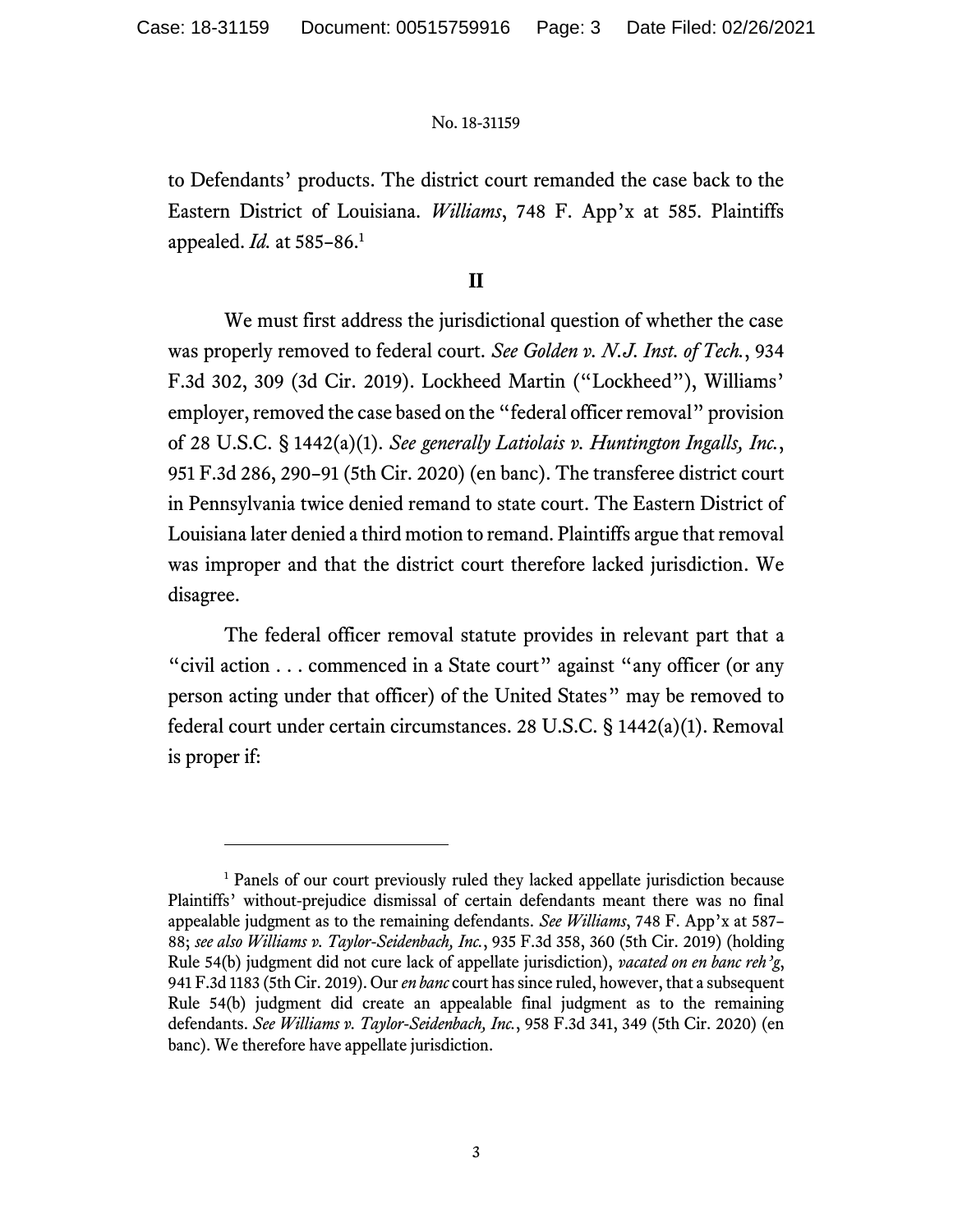(1) the defendant is a "person" within the meaning of the statute; (2) the plaintiff's claims are based upon the defendant's conduct "acting under" the United States, its agencies, or its officers; (3) the plaintiff's claims against the defendant are "for, or relating to" an act under color of federal office; and (4) the defendant raises a colorable federal defense to the plaintiff's claims.

*Papp v. Fore-Kast Sales Co.*, 842 F.3d 805, 811 (3d Cir. 2016) (cleaned up); *accord Latiolais*, 951 F.3d at 296. <sup>2</sup> The parties dispute only the third and fourth factors.

As to the third factor, it is "sufficient for there to be a connection or association between the act in question and the federal office." *Papp*, 842 F.3d at 813; *Latiolais*, 951 F.3d at 296. Here, this requirement is satisfied because the record shows that part of Plaintiffs' case concerned alleged asbestos exposure from Williams' work on "rockets" produced by Lockheed for NASA. Just before Lockheed removed the case, Williams testified that his work for Lockheed had involved "firing [rockets] up," that these rockets contained asbestos, and that they had been built for NASA. Lockheed also produced an affidavit attesting that its only product built at MAF for NASA was the Space Shuttle External Tank (ET) and detailing NASA's oversight

<sup>&</sup>lt;sup>2</sup> The transferee district court applied the precedents of its own circuit, the Third, on this question of federal law. *See United States ex rel. Hocket v. Columbia/HCA Healthcare Corp.*, 498 F. Supp. 2d 25, 40 (D.D.C. 2007) ("As a general rule, questions of federal law in MDL-transferred cases are governed by the law of the transferee circuit."); *In re Korean Air Lines Disaster of Sept. 1, 1983*, 829 F.2d 1171, 1175–76 (D.C. Cir. 1987). After our *en banc* decision in *Latiolais*, our circuit's test for federal-officer removal and that of the Third Circuit coincide. *See Latiolais*, 951 F.3d at 292 (citing *In re Commonwealth's Mot. to Appoint Counsel Against or Directed to Defender Ass'n of Phila.*, 790 F.3d 457, 470–71 (3d Cir. 2015)).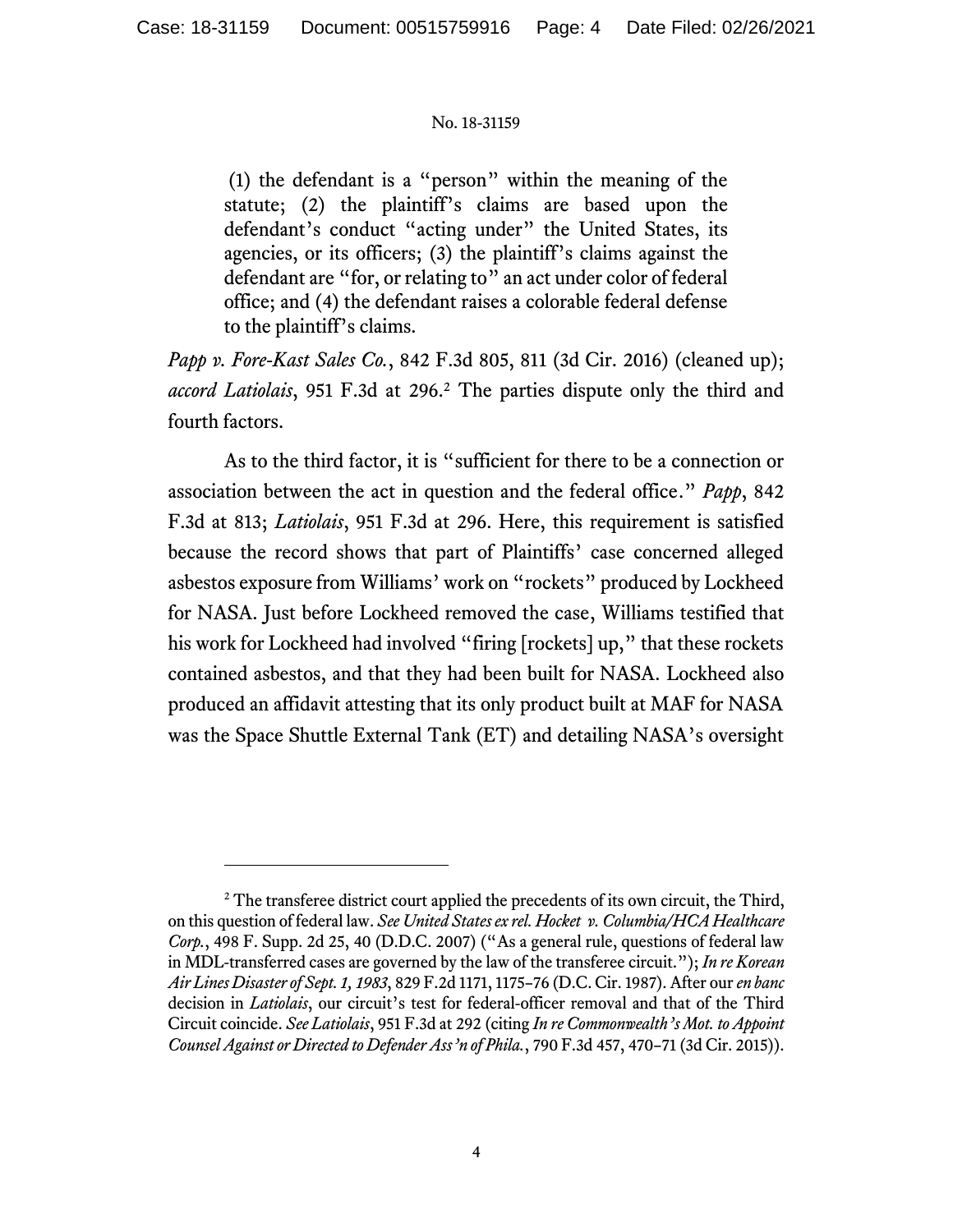of the project. That showed the required "connection or association between the acts complained of by [Plaintiffs] and the federal government." *Id.*<sup>3</sup>

The fourth factor is satisfied because Lockheed adequately pled a colorable government contractor defense. *See generally Boyle v. United Techs. Corp.*, 487 U.S. 500 (1988). While Plaintiffs argue that Lockheed failed to plead the defense's requirement that "the United States approved reasonably precise specifications," *id.* at 512, Lockheed has supported this element with an affidavit attesting to NASA's detailed specifications for its fuel tanks. Plaintiffs argue that Lockheed would have to show the government specified that Lockheed use asbestos in the relevant products, and that Lockheed did so, but Plaintiffs construe this element of the defense too narrowly. *See Papp*, 842 F.3d at 814–815. <sup>4</sup> The case was therefore properly removed under 28 U.S.C. § 1442(a)(1).

Federal jurisdiction over Plaintiffs' claims against McCarty and TSI is supplemental to this federal-officer jurisdiction. *See* 28 U.S.C. § 1367. "[R]emoval of the entire case is appropriate so long as a single claim satisfies the federal officer removal statute." *Savoie v. Huntington Ingalls, Inc.*, 817 F.3d 457, 463 (5th Cir. 2016), *overruled on other grounds by Latiolais*, 951 F.3d at 291. Plaintiffs' claims against the various defendants form a single controversy: a claim for damages from Williams' death from mesothelioma, allegedly caused by asbestos exposure on the job. Furthermore, because Plaintiffs argue that no federal contractor work is at issue in this suit any

<sup>&</sup>lt;sup>3</sup> Plaintiffs no longer make such a claim, but "when a defendant removes a case to federal court based on the presence of a federal claim, an amendment eliminating the original basis for federal jurisdiction generally does not defeat jurisdiction." *Rockwell Intern. Corp. v. United States*, 549 U.S. 457, 474 n.6 (2007); *see also Westmoreland Hosp. Ass'n v. Blue Cross of W. Pa.*, 605 F.2d 119, 123 (3d Cir. 1979).

<sup>4</sup> Lockheed has also asserted a colorable defense of derivative sovereign immunity, which we find unnecessary to address here.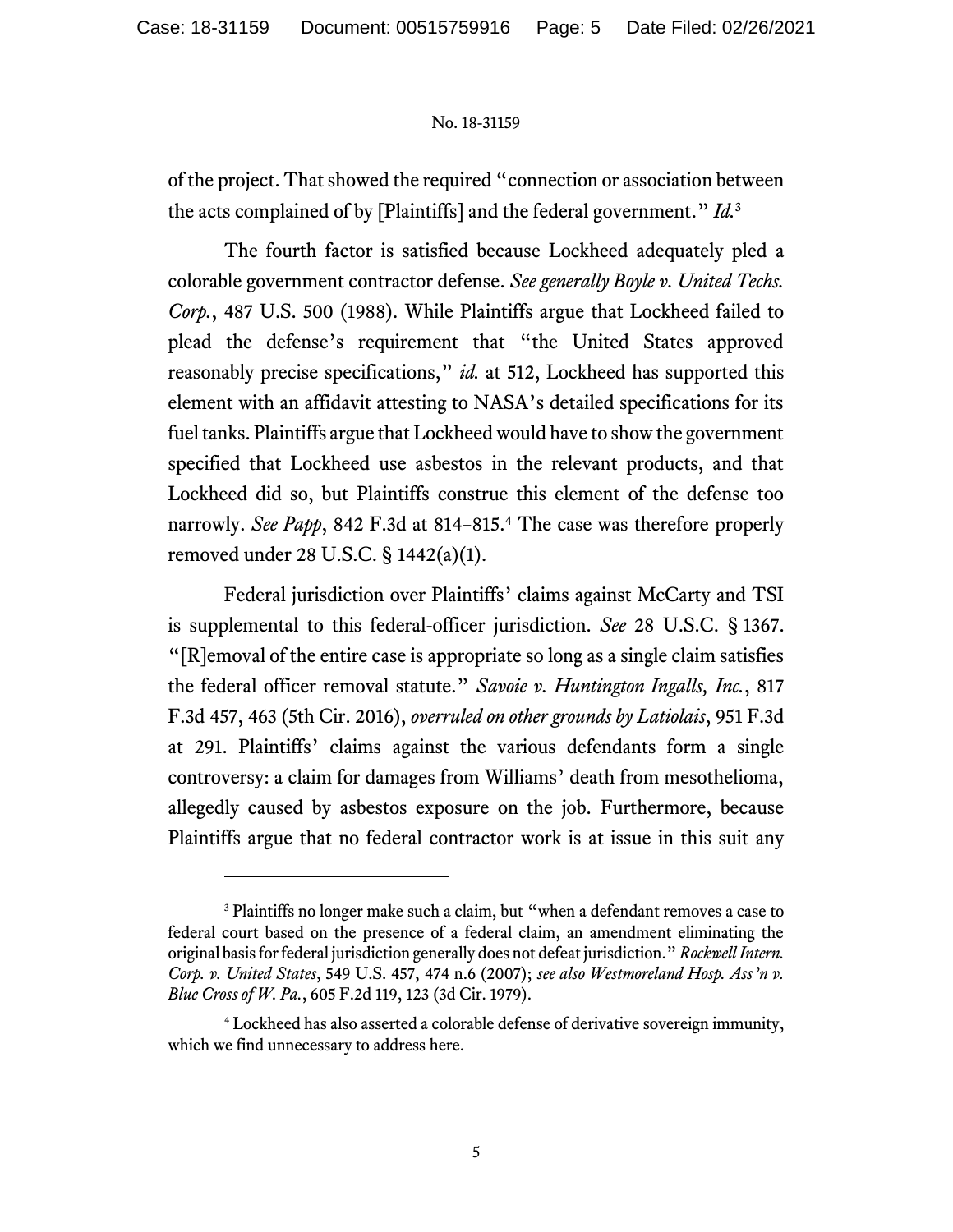longer, we review a district court's determination to retain supplemental jurisdiction for abuse of discretion, looking to "considerations of judicial economy, convenience and fairnessto litigants." *Estate of Ware v. Hosp. of the Univ. of Pa.*, 871 F.3d 273, 286 (3d Cir. 2017). Plaintiffs do not specifically claim, and we do not find, any abuse of discretion in the district court's decision. We thus proceed to the merits.

## **III**

We review a summary judgment *de novo*. *Salinas v. R.A. Rogers, Inc.*, 952 F.3d 680, 682 (5th Cir. 2020). Summary judgment is proper if the movant shows he is entitled to judgment as a matter of law because there is no genuine dispute of material fact. FED. R. CIV. P. 56(a). Such a dispute "exists 'if the evidence is such that a reasonable jury could return a verdict for the nonmoving party.'" *Salinas*, 952 F.3d at 682 (quoting *Anderson v. Liberty Lobby, Inc.*, 477 U.S. 242, 248 (1986)). We may "affirm summary judgment on any grounds supported by the record and presented to the district court." *Id.* (citation omitted).

### **IV**

Plaintiffs argue the district court erred in granting summary judgment because a reasonable jury could conclude that Williams was exposed to asbestos products installed and supplied by McCarty and TSI. We first set out the causation standard required by Louisiana law. We then consider the evidence as to McCarty and TSI. Agreeing with the district court, we conclude that no evidence raises a genuine dispute that either Defendant's products substantially contributed to Williams' injury.<sup>5</sup>

<sup>5</sup> Because we affirm on that basis, we need not consider the district court's alternative conclusion that Williams was not exposed to respirable asbestos at the MAF.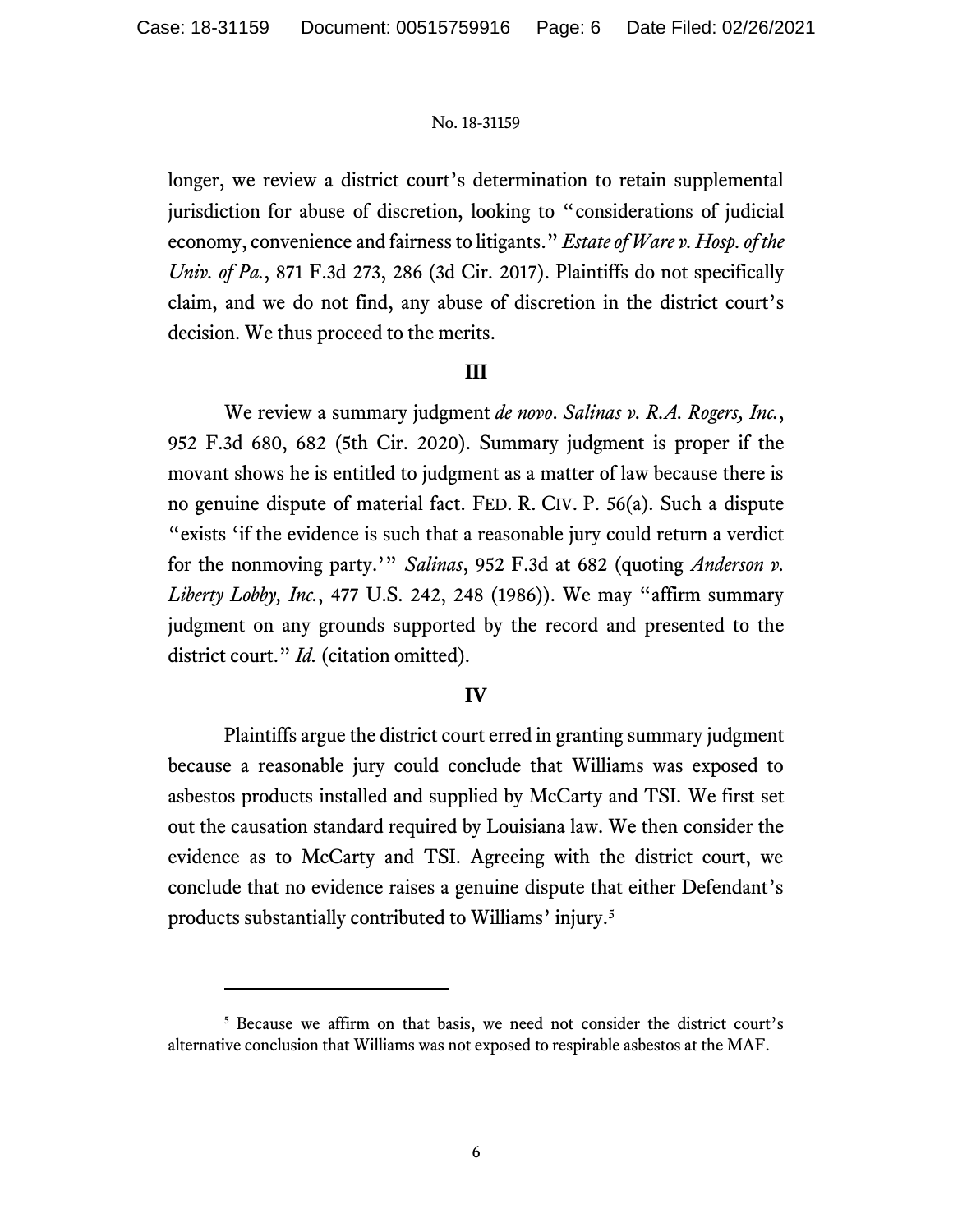### **A**

Under Louisiana law, a plaintiff claiming asbestos-related injury must prove "significant exposure to the product complained of to the extent that it was a substantial factor in bringing about his injury." *Rando v. Anco Insulations Inc.*, 2008-1163, p. 35 (La. 9/4/09); 16 So. 3d 1065, 1091. Louisiana courts have applied this test to require evidence linking a plaintiff's injury to a defendant's asbestos-containing product.<sup>6</sup> So, to defeat summary judgment, Plaintiffs must point to evidence creating a genuine dispute whether Williams was exposed to a product connected to either Defendant. Proof is sufficient "if defendants' products are *likely* to be present at a specific location within the workplace," because "plaintiffs are likely to have been exposed to the products if they worked near those specific locations, even without explicit testimony that the plaintiff worked near the specific product." *Slaughter v. Southern Talc Co.*, 949 F.2d 167, 172 (5th Cir. 1991) (applying similar Texas law). For example, Plaintiffs might show "[D]efendants' products were . . . installed randomly and evenly all over" the MAF campus*. Id.* at 171. Even a photograph of products at the specific worksite at the relevant time might do. *Egan v. Kaiser Aluminum & Chem. Corp.*, 94-1939, p. 9 (La. App. 4 Cir. 5/22/96); 677 So. 2d 1027, 1034. But

<sup>6</sup> *See, e.g., Vodanovich v. A.P. Green Indus., Inc.*, 2003-1079, p. 3 (La. App. 4 Cir.  $3/3/04$ ; 869 So. 2d 930, 932–33 (requiring plaintiff to "show ... that he was exposed to asbestos from the defendant's products); *Lucas v. Hopeman Bros., Inc.*, 2010-1037, p. 19  $(La. App. 4 Cir. 2/16/11); 60 So. 3d 690, 702 (requiring evidence "specifically placling]$ [the plaintiff] around asbestos fibers emanating from a product [Defendant] Reilly Benton sold and/or supplied to Avondale"); *Thibodeaux v. Asbestos Corp.*, 2007-0617, p. 13 (La. App. 4 Cir. 2/20/08); 976 So. 2d 859, 867 (evidence failed to show decedent "was actually exposed to asbestos-containing products from Eagle while she was at Charity Hospital"); *Grant v. Am. Sugar Ref., Inc.*, 2006-1180, p. 5 (La. App. 4 Cir. 1/31/07); 952 So. 2d 746, 749 (noting "that in asbestos cases there is a need to show that the plaintiff was exposed to the defendant's asbestos product").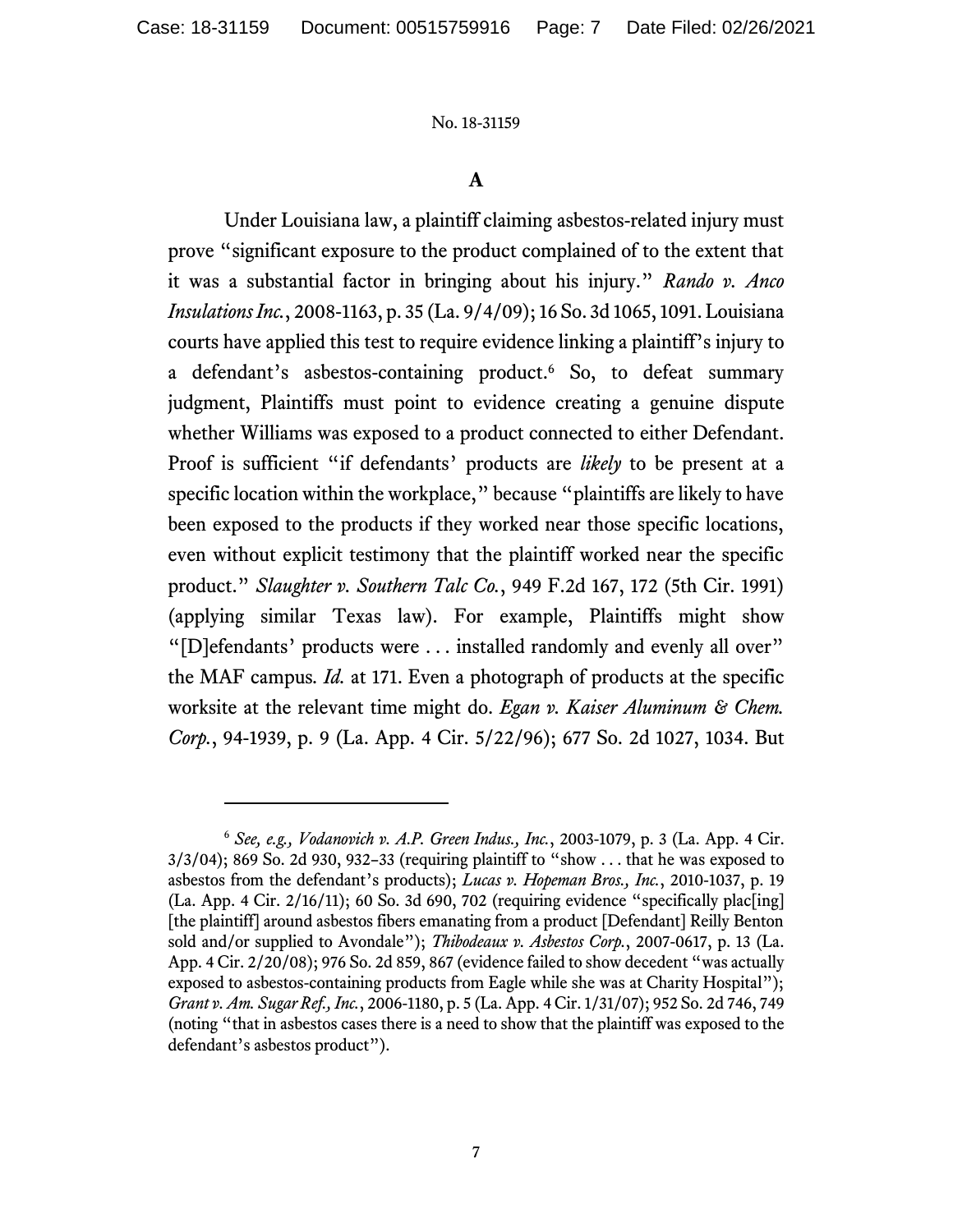some evidence must connect Defendants to asbestos where Williams was exposed. Otherwise, summary judgment was proper.

Plaintiffs may rely on direct or circumstantial evidence. *Rando*, 16 So. 3d at 1089. Circumstantial evidence "must exclude every other reasonable hypothesis with a fair amount of certainty," but need not "negate all other possible causes." *Id.* (cleaned up). Moreover, "a plaintiff's burden of proof against multiple defendants in a long-latency case, such as a tort claim for mesothelioma, is not relaxed or reduced because of the degree of difficulty that might ensue in proving the contribution of each defendant's product to the plaintiff's injury." *Id.* at 1091.

With these principles in mind, we ask whether the evidence raised a genuine dispute that either Defendant's products were a substantial factor in bringing about Williams' injury.

### **B**

First, we consider McCarty. The district court concluded that, assuming Williams was exposed to asbestos during the 80's-era remediation in Building 350, "there is no evidence that any asbestos was manufactured, sold, or supplied (i.e., installed) by [McCarty]." Plaintiffs dispute this, pointing to evidence which, they claim, suggests McCarty's products were present where Williams worked, especially in Building 350. We disagree.

Plaintiffs' main evidence is this late-1960's<sup>7</sup> advertising brochure from McCarty:

<sup>7</sup> In district court, Plaintiffs asserted the brochure dated to 1968 or 1969, because it described as "newly completed" the New Orleans International Trade Mart, finished in 1968. Defendants do not dispute this.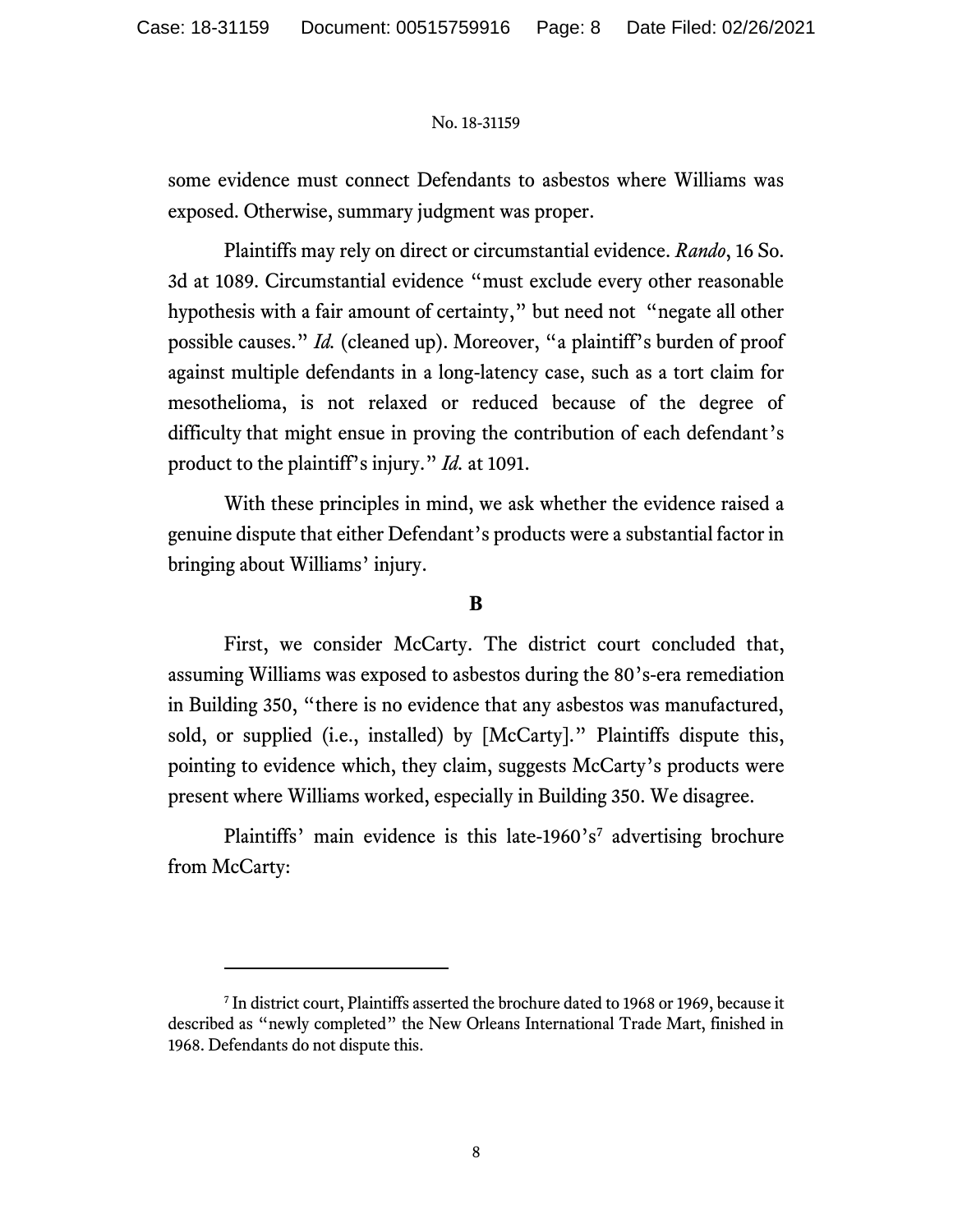No. 18-31159



The brochure lists over thirty "commercial insulation" projects "for which The McCarty Corporation was the thermal insulation contractor." One project was "NASA Michoud Operation, New Orleans." The next page notes McCarty "is fully equipped for spray insulation," although it does not specify which listed projects, if any, involved spray insulation. According to Plaintiffs, this brochure, by identifying McCarty as MAF's "thermal insulation contractor," sufficiently ties McCarty to Williams' exposure.

We disagree. The brochure does not reveal enough about McCarty's work at the MAF to create a genuine fact dispute. It establishes only that McCarty supplied MAF with insulation, in some form, in the years leading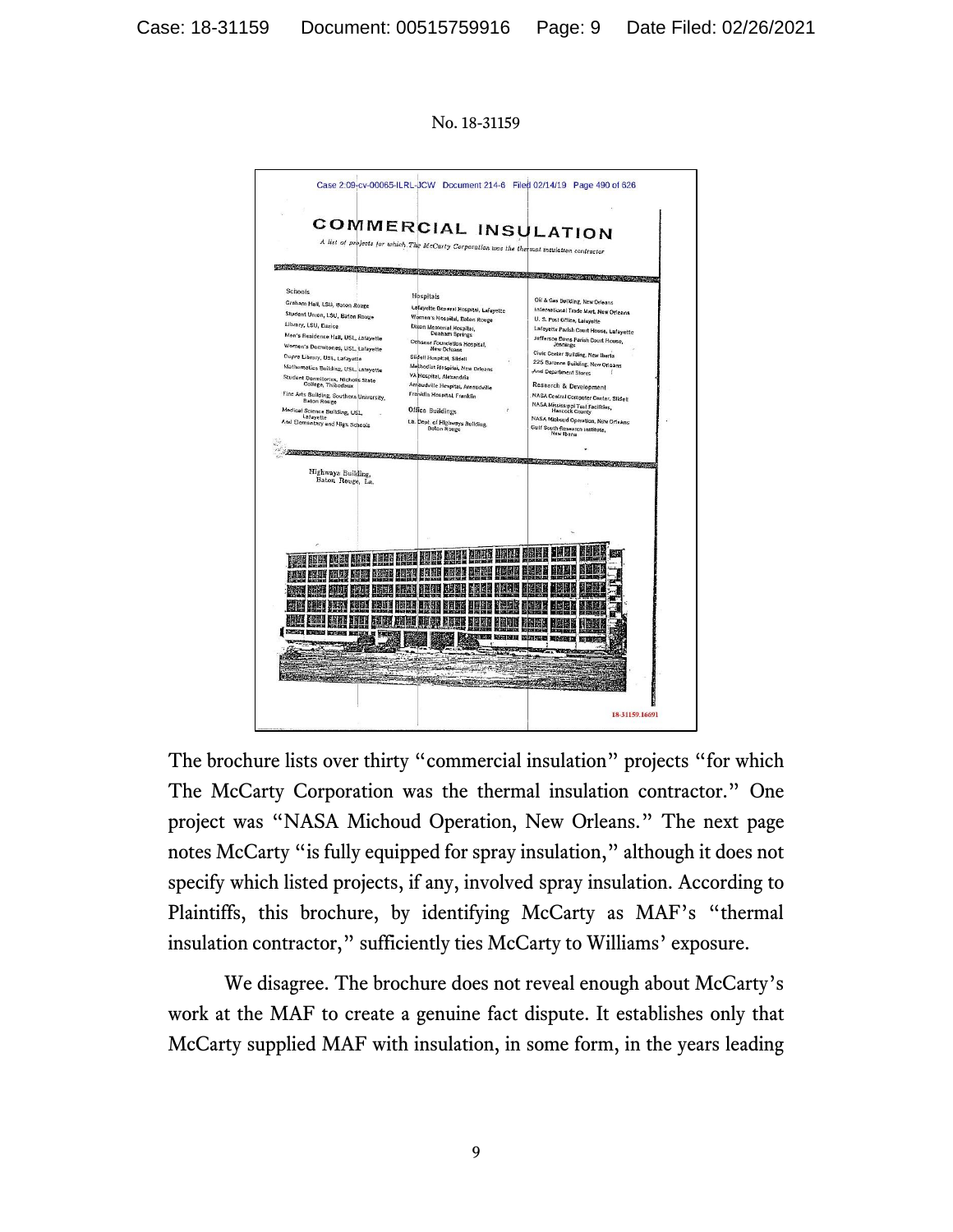up to 1968, but that leaves a critical evidentiary gap unfilled. The brochure does not show that McCarty supplied insulation in Building 350 (where Williams generally worked) or 351 (where he often ate lunch) or in any other building Williams may have visited. <sup>8</sup> Nor does it suggest that McCarty products could be found "randomly and evenly all over" the MAF. *Slaughter*, 949 F.2d at 171. Consequently, far from "exclud[ing] every other reasonable hypothesis with a fair amount of certainty," *Rando*, 16 So.3d at 1089, the brochure leaves a key point untouched. No reasonable jury could conclude merely from the brochure that McCarty supplied asbestos products to Building 350 or any other building Williams regularly visited.

No other evidence brings Plaintiffs any closer to meeting their burden. For instance, Plaintiffs reference two building surveys from 1984 and 1997 showing that asbestos materials were discovered in Building 350 and elsewhere at MAF, but those documents do not link the materials to McCarty. Similarly, deposition testimony by Williams and his former coworker George Stemley, also refers to asbestos in Building 350 but says nothing about its origin. 9

Plaintiffs' reply brief refers in passing to other evidence they say implicates McCarty. Even assuming these arguments are not waived, *Dixon* 

<sup>&</sup>lt;sup>8</sup> In opposing summary judgment, Plaintiffs argued that Building 350 was itself the "Operations" building at MAF, and that the McCarty brochure therefore refers to this building specifically, not to MAF generally. On appeal, Plaintiffs do not make this argument and have therefore waived it. *Sindhi v. Raina*, 905 F.3d 327, 334 (5th Cir. 2018). Moreover, in the district court, they cited no evidence suggesting "Michoud Operations" referred specifically to Building 350.

<sup>&</sup>lt;sup>9</sup> Plaintiffs suggest that the district court's order "recognized" McCarty installed its products in Building 350, but that is inaccurate. The quoted passage appears to be the court's summary of Plaintiffs' own arguments. The court went on to clarify that "there is *no evidence* that any asbestos [to which Williams may have been exposed] was manufactured, sold, or supplied (i.e., installed) by [McCarty]." (emphasis added).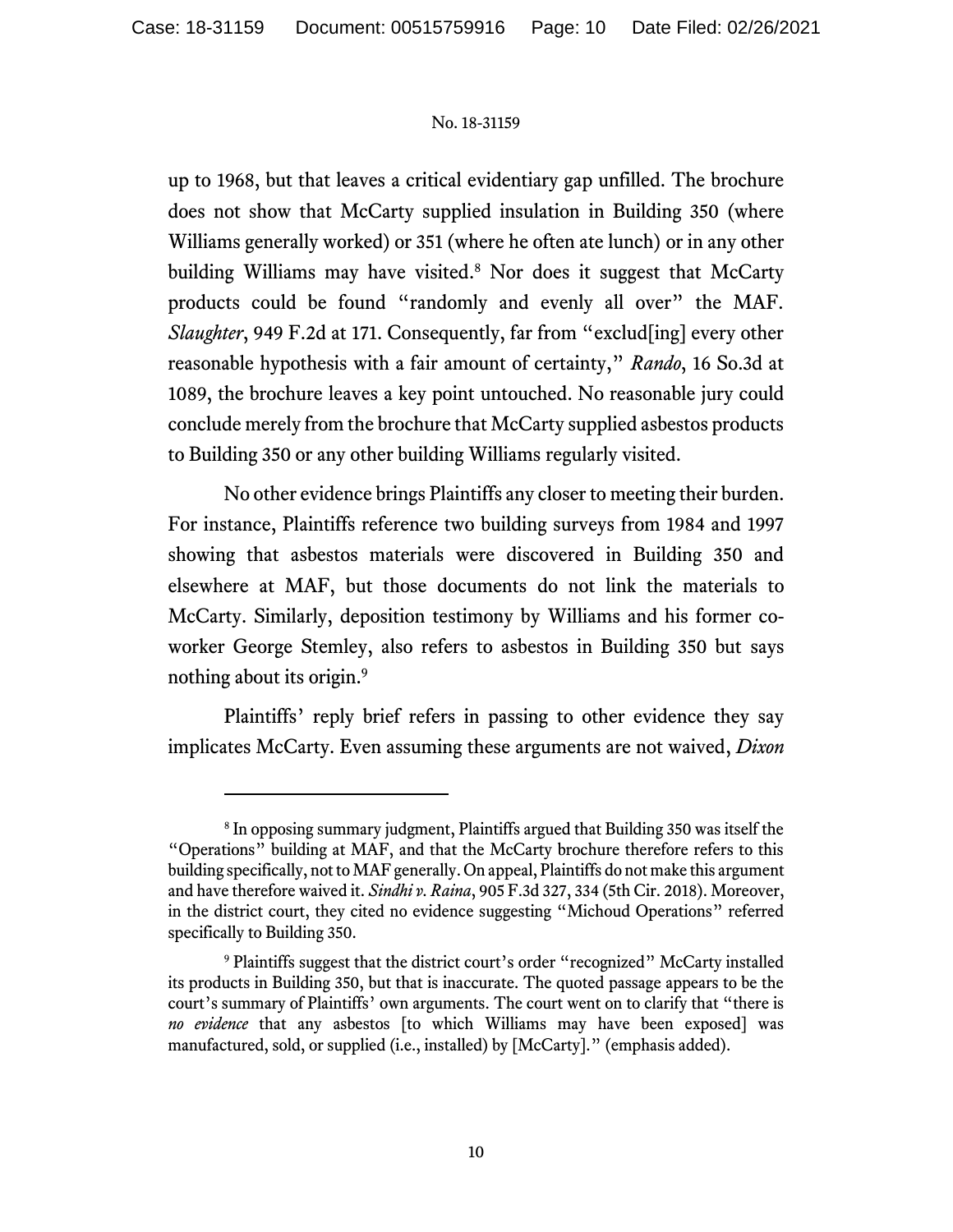*v. Toyota Motor Credit Corp.*, 794 F.3d 507, 508 (5th Cir. 2015), none of this evidence helps Plaintiffs. For instance, Plaintiffs mention expert Frank Parker, whose affidavit asserted that both McCarty and TSI were responsible for Williams's exposure. But that affidavit was based, not on evidence of Defendants' activities, but only on Parker's "knowledge of the insulation sellers and installers and workers of various companies who regularly did insulation work in the New Orleans metropolitan area." Moreover, at an earlier deposition, Parker testified he had seen no evidence that McCarty supplied asbestos products to Williams's worksite.<sup>10</sup> Plaintiffs also reference documents produced about McCarty's MAF work circa 1964, but those do not specify where the work occurred or what materials were used. The same is true for M.R. McCarty's deposition, taken in 1980, which does not even mention any work done by the company at MAF.

In sum, Plaintiffs have failed to identify any record evidence creating a genuine dispute that McCarty's products substantially contributed to Williams' injury. We therefore affirm the summary judgment on that basis.

# **C**

Second, we consider TSI. As Defendants correctly point out, Plaintiffs fail to identify any evidence suggesting that TSI was connected to asbestos that harmed Williams. "Mere assertion" of TSI's connection to Williams' injury "is insufficient to survive summary judgment." *Lawrence v. Fed. Home Loan Mortg. Corp.*, 808 F.3d 670, 674 (5th Cir. 2015).

Plaintiffs again rely on the 1980 deposition of M.R. McCarty, who testified that McCarty sometimes used TSI products when supply from

<sup>&</sup>lt;sup>10</sup> The district court did not consider Parker's affidavit as evidence of a connection to McCarty, likely because it contradicted Parker's prior statements. *See Winzer v. Kaufman Cty.*, 916 F.3d 464, 472 (5th Cir. 2019).